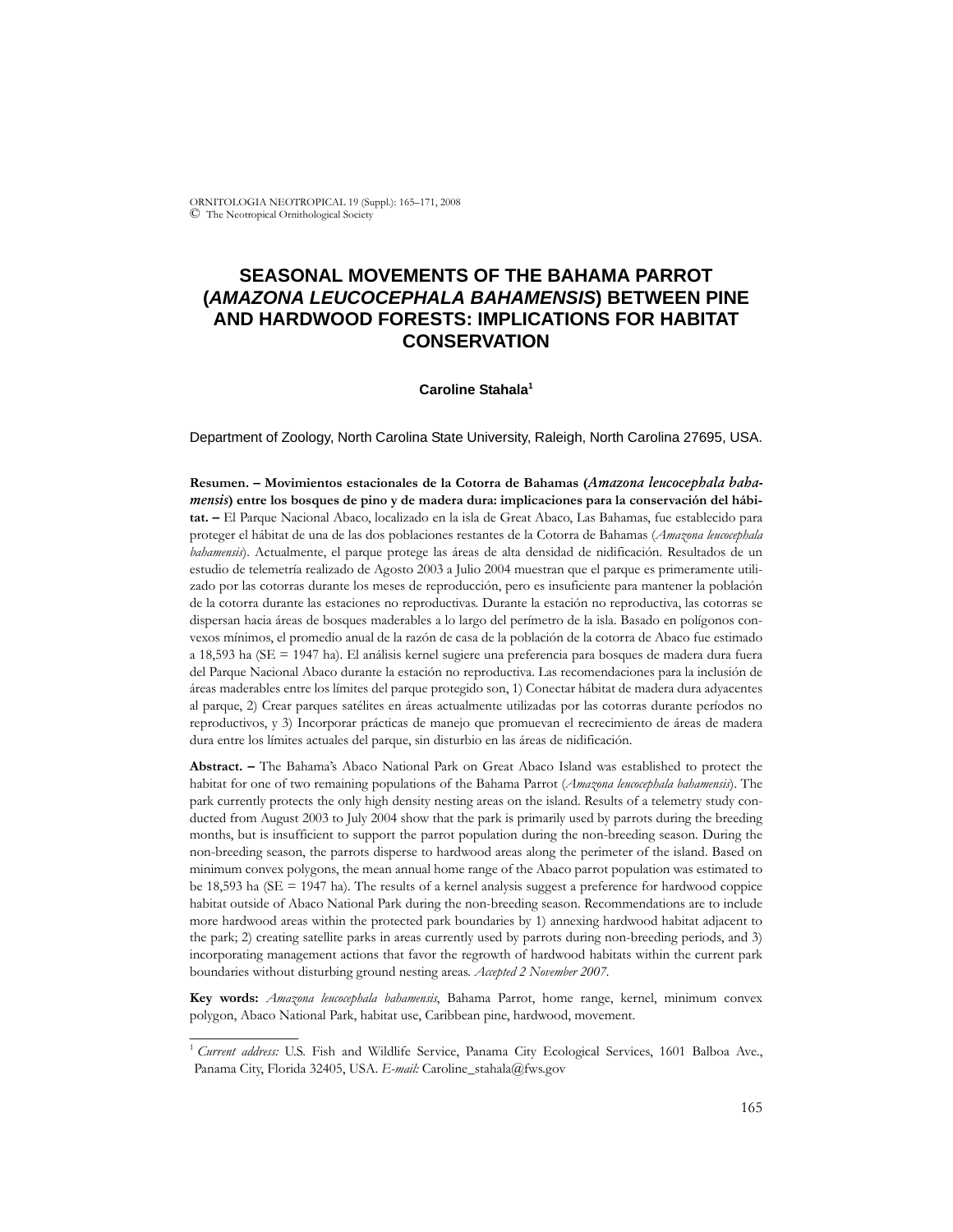# INTRODUCTION

Nature preserves are created to meet numerous objectives including biodiversity protection (Newmark 1995), single-species conservation (Pendergast *et al.* 1999, McCarth ey *et al*. 2005), recreation (Curtin 1993) or preservation of natural features (Shafer 1999). Regardless of the primary objective of the preserve, method-based design approaches are most cost-effective, and optimize management objectives (Margules & Usher 1981, Pressey *et al.* 1993, Prendergrast *et al.* 1999, Rothley 1999, Gurd 2001). Often essential information about targeted habitats and species may not be available when creating a reserve. In such cases, *ad hoc* and/or *post hoc* methods are typically used.

In 1994, the Bahamas National Trust established the 8300-ha Abaco National Park (ANP) on Great Abaco Island. The intent for the ANP was to protect important Bahama Parrot (*Amazona leucocephala bahamensis*) habitat. The park boundaries were established using the best ecological information for the parrot habitat use available at the time (BNT 2006). The majority of the park consists of pine forest, and encompasses the best known breeding grounds for the endangered parrot (Snyder 1982, Gnam & Rockwell 1991a). In addition to using the pine forest as a nesting area, the parrot uses Caribbean pine (*Pinus caribea*) as a primary foraging source during the breeding season (Gnam & Rockwell 1991b).

 Surveys were initiated in 2002 to estimate population size and to determine the species' status (Rivera *et al.* 2005). Preliminary surveys were conducted during winter and spring to determine the optimum time for conducting population surveys. Fewer parrots were observed in the pine forest of southern Abaco and Abaco National Park during the non-breeding season than during breeding periods (Rivera *et al.* 2005). This raised questions as to temporal-spatial variability in population distribution outside of the breeding season.

 The purpose of this study was to determine the: 1) location of parrots during nonbreeding months; 2) extent of the area used by parrots throughout the whole year; 3) essential habitat needs of the parrot population on Great Abaco Island; and 4) adequacy of the current park for parrot conservation.

# METHODS

*Study area.* I conducted this study in the southern portion of Great Abaco Island, The Bahamas. The study area ranged from Marsh Harbour (26°30'N, 77°04'W) south to Holein-the-Wall (25°51'N, 77°11'W) and Sandy Point (26°00'N, 77°24'W) and completely encompassed Abaco National Park. The habitat is classified as predominantly Caribbean pine forest with varied understory vegetation and a hardwood (coppice) perimeter along the eastern portion of the island. Most of the study area is flat with some limestone ridges no higher than 37 m above sea level (Sealey 1994)

*Telemetry.* During August and September 2003, 5 adult parrots and 28 chicks were outfitted with 11g Holohil unique-frequency collar transmitters. Chicks were pulled from the nest two weeks prior to fledging to band and radio-tag. Adults were also captured for banding and radio-tagging while in the nest cavity to feed chicks.

 Radio-tagged parrots were subsequently monitored on a weekly basis by visiting a set of permanent platforms and supplementing these sites with on-the-ground tracking. Thirteen permanent platforms were constructed in an array throughout southern Abaco to facilitate coverage. Three additional canopy level towers, already in place, were incorporated into the array. Parrots were tracked from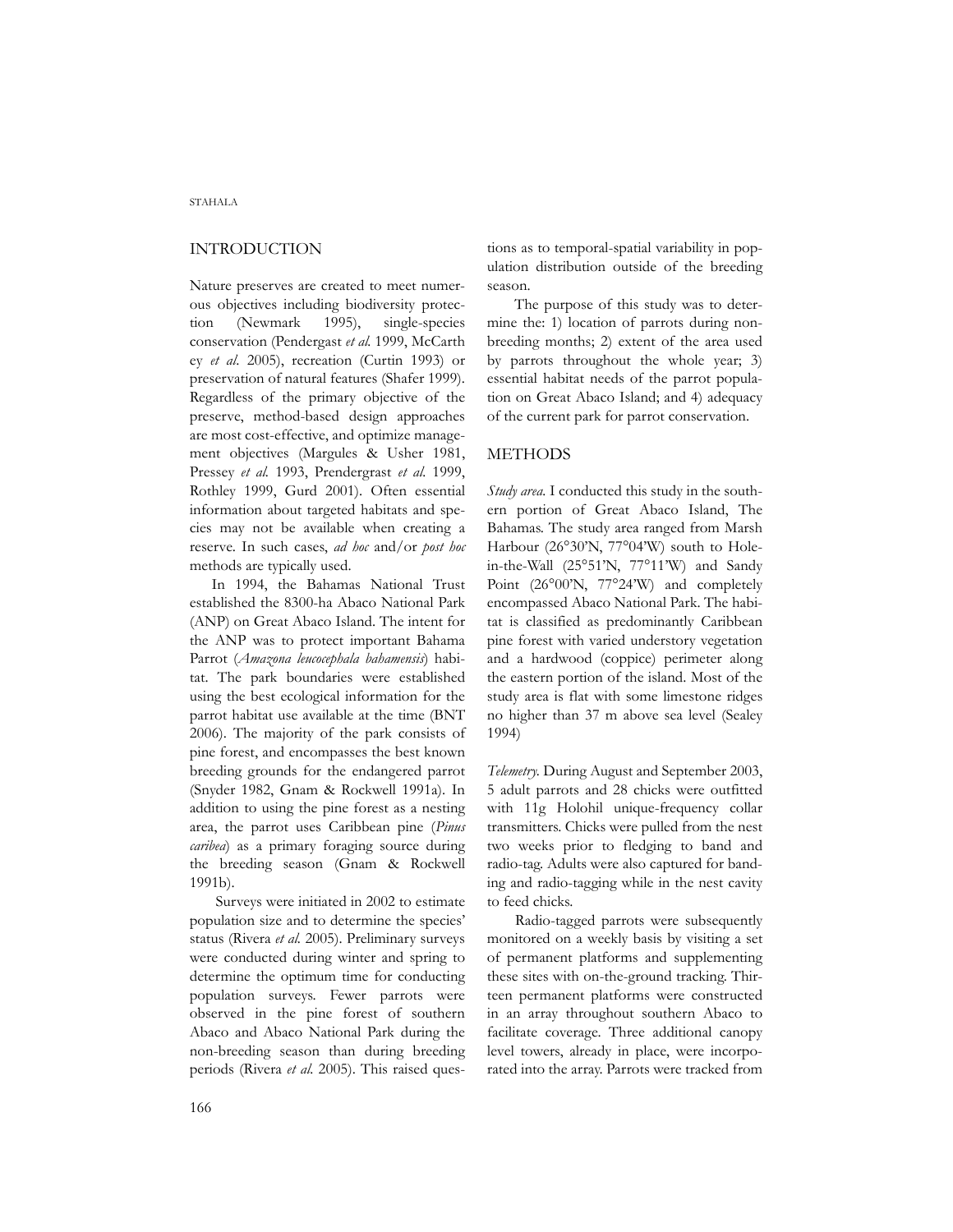|                              | (ha)      | 95% kernel estimate area 50% kernel estimate area Total in 41,148 ha study<br>(ha) | area   |
|------------------------------|-----------|------------------------------------------------------------------------------------|--------|
| Total kernel area calculated | 16,875.13 | 2,896.10                                                                           |        |
| Inside park                  | 4,276.85  | 646.43                                                                             | 8,300  |
| Coppice habita               | 3,236.21  | 1,296.00                                                                           | 6,040  |
| Pine habitat                 | 10,840.17 | 1,600.10                                                                           | 27,631 |
| Other habitat types          | 2,798.75  | $\theta$                                                                           | 7,477  |

TABLE 1. Calculated 95% and 50% kernel estimate and breakdown by location and habitat type.

29 August 2003 to 29 July 2004. The south Abaco study area comprised 41,148 ha. Location points for parrots were obtained in one of two ways: first, by taking GPS points at the site a radio-tagged bird was seen or homed-in on; and second, by triangulating bearings from various locations using Locate II (Nams 1990). One observer was used to record most of the bearings. Points were triangulated only when the time span between readings was 30 min or less.

*Home range and movements.* I calculated home ranges for each parrot meeting the inclusion criteria using location points to create minimum convex polygons (MCP) (Mohr 1947). In the analysis, I included birds that had location information for at least 6 months during at least 3 seasons. MCPs were calculated using Hawth's tools extension within ArcGIS 9.1 (Byer 2005). Due to the shape of the island, some polygons included ocean areas; these portions were cut out of the MCP home range. Therefore, home range was constrained by island shape.

I also calculated a single 95% (homerange) and 50% (hotspots) fixed-kernel estimates using the non-breeding season (mid-September to early April) location points of all radiotagged parrots (Worton 1989). Since parrots are gregarious, I was interested in determining areas of high use during the non-breeding season on Great Abaco. I limited my analysis to this season because the breeding season habitat use is well documented, particularly as it relates to nest-site locations (Snyder 1986, Gnam & Rockwell 1991a, Stahala 2005, Mori 2006). The kernels extended over ocean boundaries thus as with the MCP, I constrained the kernals to the island boundaries using ArcTools. I overlaid MCP and kernel-estimate layers on a landcover vegetation map (provided by the Nature Conservancy's Bahamas Country Program) to determine habitat type within the 50% and the 95% kernel areas.

Proportions of habitat varied throughout the study area. I analyzed differences in habitat use with the chi-square test for independence. I calculated Manly's (α) to determine the preferences for the three habitat categories, i.e., pine, coppice and others (altered land, swamp, inland water, mangrove, wetland) on Abaco used by parrots (Manly 1974). Data are presented as mean ± SE.

#### RESULTS

Minimum convex polygon home ranges were calculated for each of 15 radio-tagged birds, two adults and thirteen chicks that met the inclusion criteria. The mean area of the MCP home ranges was  $18,593 \pm 1947$  ha (range: 5568 ha to 30,573 ha). One parrot was documented traveling 28 km in one day, and a total of 44 km over a 3-day period.

A total of 481 location points over the non-breeding season were used from 30 radio-tagged birds to determine the 95% and 50 % kernel estimates of the Abaco parrot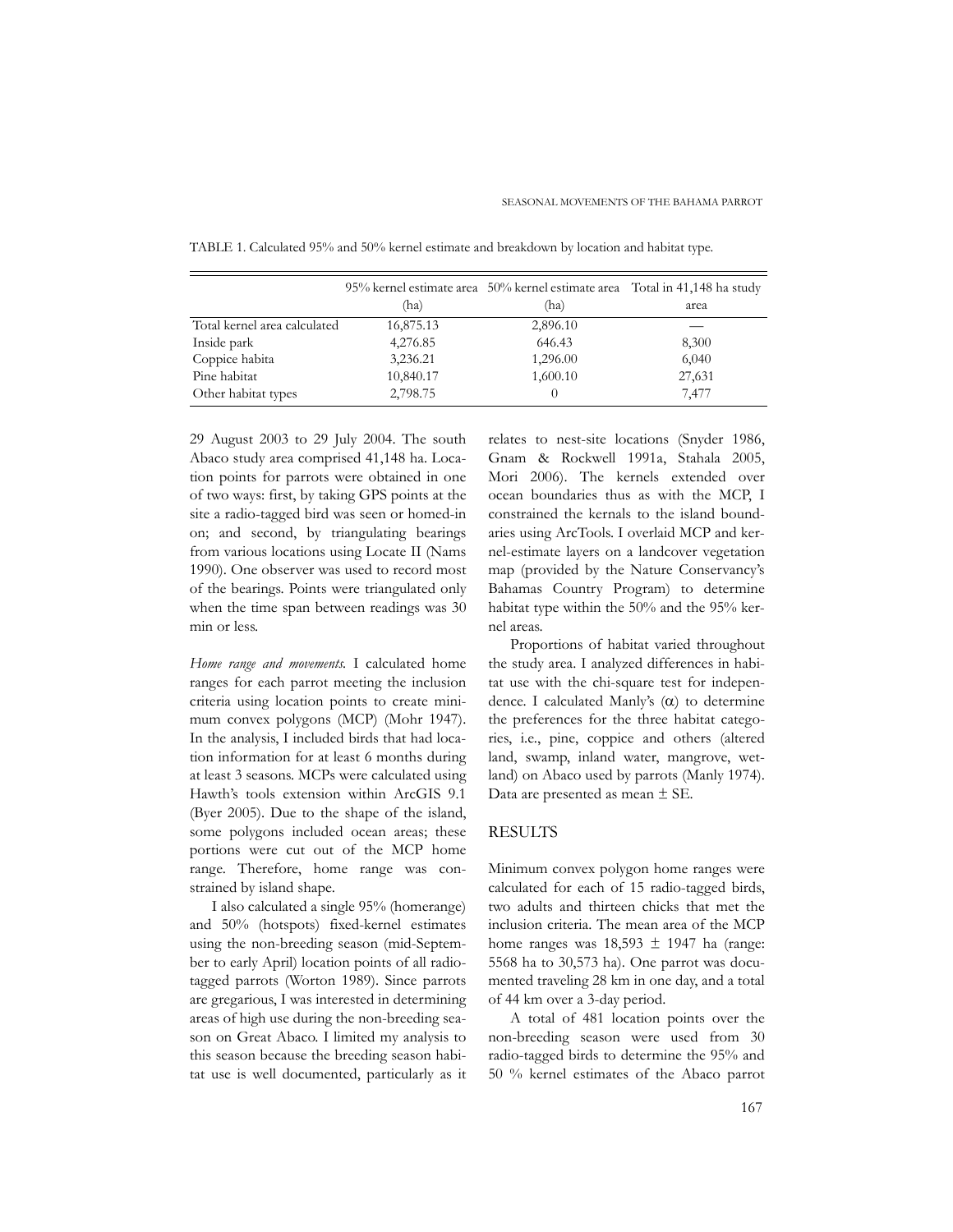#### STAHALA

population. Six radio-tagged parrots were excluded from the kernel analysis because birds either died early in the study or their signal was not detected. The 95% kernel was estimated to be 16,875 ha (Table 1). Twentyfive percent of the 95% kernel estimate was located within the park. Twenty-two percent of the 50% kernel estimate or hotspots were found within Abaco National Park boundaries. Additional kernel estimates by habitat are found in Table 1.

Habitat use was compared between coppice, pine and other habitats. Coppice habitat was used significantly more than pine habitat in 95% and 50% kernel estimates when proportion of availability was taken into account (95%  $\chi^2 = 237$ , df = 1,  $p < 0.001$ , 50%  $\chi^2 = 1564$ , df = 1,  $p < 0.001$ ). Coppice was used significantly more than the "other habitat" categories (95%  $\chi^2 = 209$ , df = 1, p  $< 0.001$ ).

The analysis for the 95% estimate revealed a preference for coppice ( $\alpha = 0.4$ ). Two habitat categories, pine  $(\alpha = 0.3)$  and "others"  $(\alpha = 0.3)$  were used as expected. The analysis for the 50% kernel hotspots resulted in a strong preference for Coppice (α  $= 0.78$ ) and avoidance of pine ( $\alpha = 0.22$ ) and other habitat ( $\alpha = 0.0$ ).

Parrots made their way to the coppice habitat within days of fledging. I tracked four radio-tagged adults whose chick(s) were also radio-tagged. In these cases, separation between parents and chicks occurred between 13 October and 6 November 2003. In one case, two chicks were tracked with a radiotagged adult. In this situation the chicks separated from the parent within 3 days of each other.

# DISCUSSION

Telemetry was the method used to obtain lacking information on habitat use for the Bahama Parrot. A tower array permitted access to areas above the canopy. Although not quantified, the towers increased the detection range of radio-tagged birds when ground readings did not detect signals from radio-tagged parrots. The results from the telemetry data reveal that parrots do not use available habitats randomly. Parrots show preference for coppice habitat throughout the home range. However, there is a strong preference for the coppice habitat during the nonbreeding season, and an avoidance of pine and other habitats within the hotspot areas.

Many parrot species are reported using various habitat types depending on season and food availability (Saunders 1980, MacGrath & Lill 1985, McFarland 1991, Gilardi & Munn 1998, Renton 2002, Karubian *et al.* 2005). The Bahama parrot's seasonal use of pine and coppice habitats is consistent with seasonal-habitat preferences in many psittacine species. The most likely reason for the movement between pine forest and coppice habitats is availability of food resources. Seeds from green pinecones are the parrots' primary food during the breeding season (Gnam & Rockwell 1991a, 1991b). The pine forest is a monoculture of Caribbean pine which produce large quantities of green pinecones during the same period as the parrot breeding season. After the fall season, pine trees are no longer suitable for foraging parrots. This makes it necessary for parrots to move to areas of higher food availability such as the coppice areas.

The 95% kernel-use area (16,875 ha) which assessed home range for all radiotagged parrots and MCP individual home range estimate (18,593 ha) both exceed the ANP area currently protected for the species. The individual MCP for each individual bird also exceeds the 95% kernel estimate, or home range, for the population. Home range overestimation by the MCP method could be due to the distance between individual hotspots. The area between hotspots are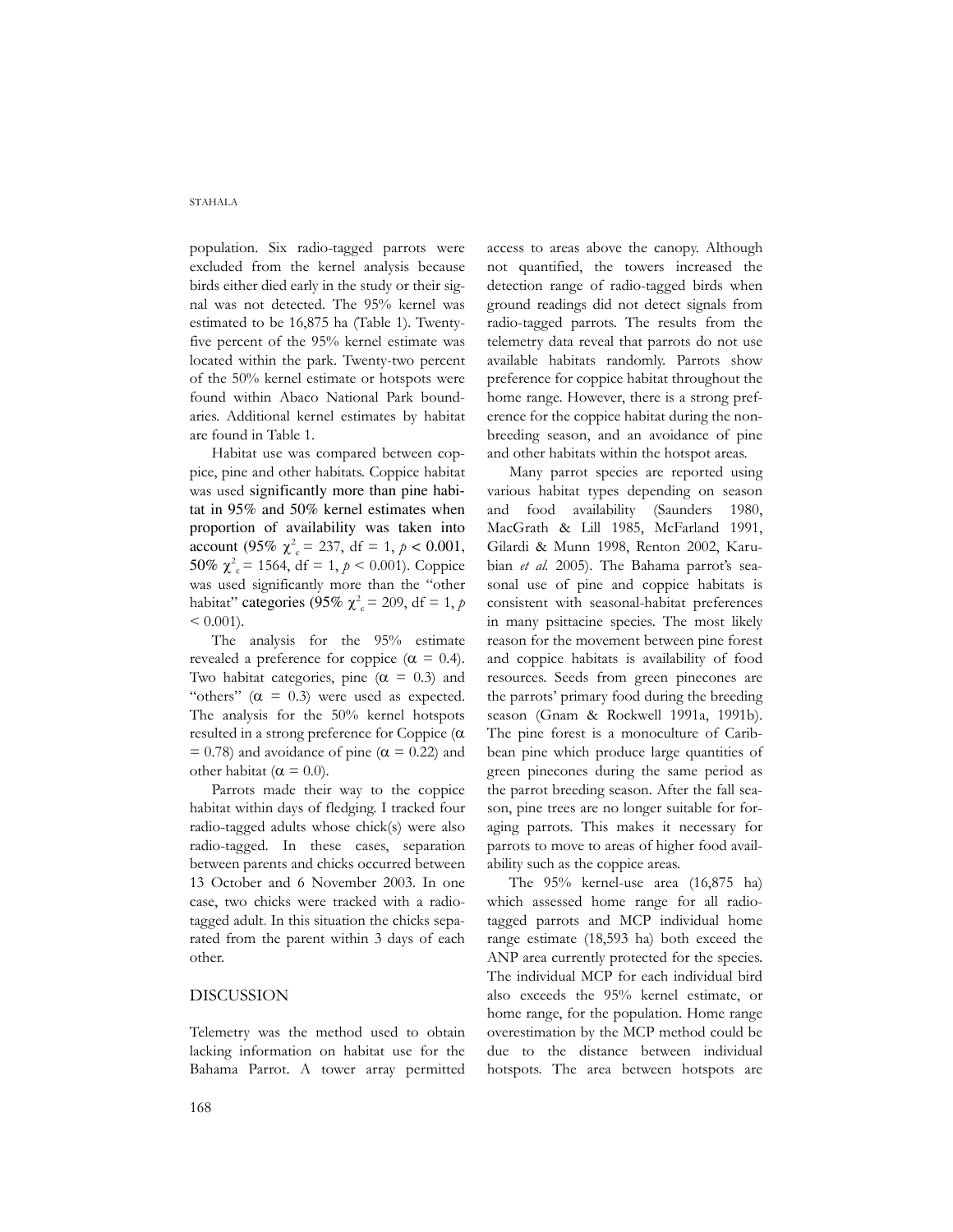included within the MCP even if these intermediate areas may not be heavily used if used at all.

 The location points from telemetry may support higher food densities, and thus should be considered of great importance for parrots and included in protected areas. These areas need to be assessed to determine what makes them of interest to parrots to determine management needs for already protected areas. The area within the 95% kernel home range is used by the parrots and should receive special consideration before land use changes are implemented. The 50% kernel home range areas are considered hotspots for parrots due to the density of points where they were detected and should receive intensive protection.

The period when parrots were radiotracked (2003–2004) represents a year without natural disturbance or unusual environmental stress. No hurricanes or fires occurred during this monitoring period. Years with additional stresses, such as hurricanes, will force the parrots to forage on broader areas, or more varied habitat types (White *et al.* 2005). This was demonstrated following the 2004 hurricane season when hurricane Frances and Jeanne made landfall on Great Abaco Island. The presence of Bahama Parrots was reported from Marsh Harbour and Man-O-War cays during fall and winter 2004 (Anita Knowles and Nancy Albury pers. com).

#### **CONCLUSIONS**

Reserves can play an important role in parrot conservation (Marsden *et al.* 2000). The Abaco National Park was delineated to include known breeding and foraging areas for Bahama Parrots. At the time of the park's foundation, the documented parrot habitat consisted of limestone solution cavities within the pine forest. Mature green cones from the Caribbean pine result to be an important foraging source during the breeding season (Gnam & Rockwell 1991b). However, this study demonstrates bird movements from the pine forest to the coppice habitat during nonbreeding months and the importance of protecting the coppice habitat in addition to the pine forest breeding areas.

The present study reveals that conserving the Bahama Parrot will require protecting hardwood coppice habitat on Great Abaco Island. This can be done by annexing adjacent hotspot coppice areas to the Abaco National Park. Hotspot areas are also found in Sandy Point, 35 km from the current park boundaries. These areas should be given the status of satellite preserves within an Abaco National Park complex. Conversion of current pineyards within the park boundaries to coppice habitat through fire exclusion is also an option, although such areas will require many years to convert to mature coppice habitats. Critical areas within hotspots in Sandy Point, Crossing Rocks area, and east of the park are currently slated for development and settlement. Bahama Parrots are adaptable creatures, and often inhabit areas containing human settlements, such as Bahamas Palm Shores, Sandy Point and Island Homes developments. Note that large tracks of mature coppice habitat are found within all of these developments. Ecologically sound building techniques should be used to prevent the destruction of foraging areas during the construction process to protect remaining parrot habitat.

# REFERENCES

- Beyer, H. L. 2005. Hawth's analysis tools for ArcGIS. Version 3.2.1. http://www.spatialecology.com/htools.
- Bahamas National Trust (BNT). 2006. General management plan: Abaco National Park, Great Abaco Island, The Bahamas.
- Burgman, M. A., J. C. Fox. 2003. Bias in species range estimates from minimum convex poly-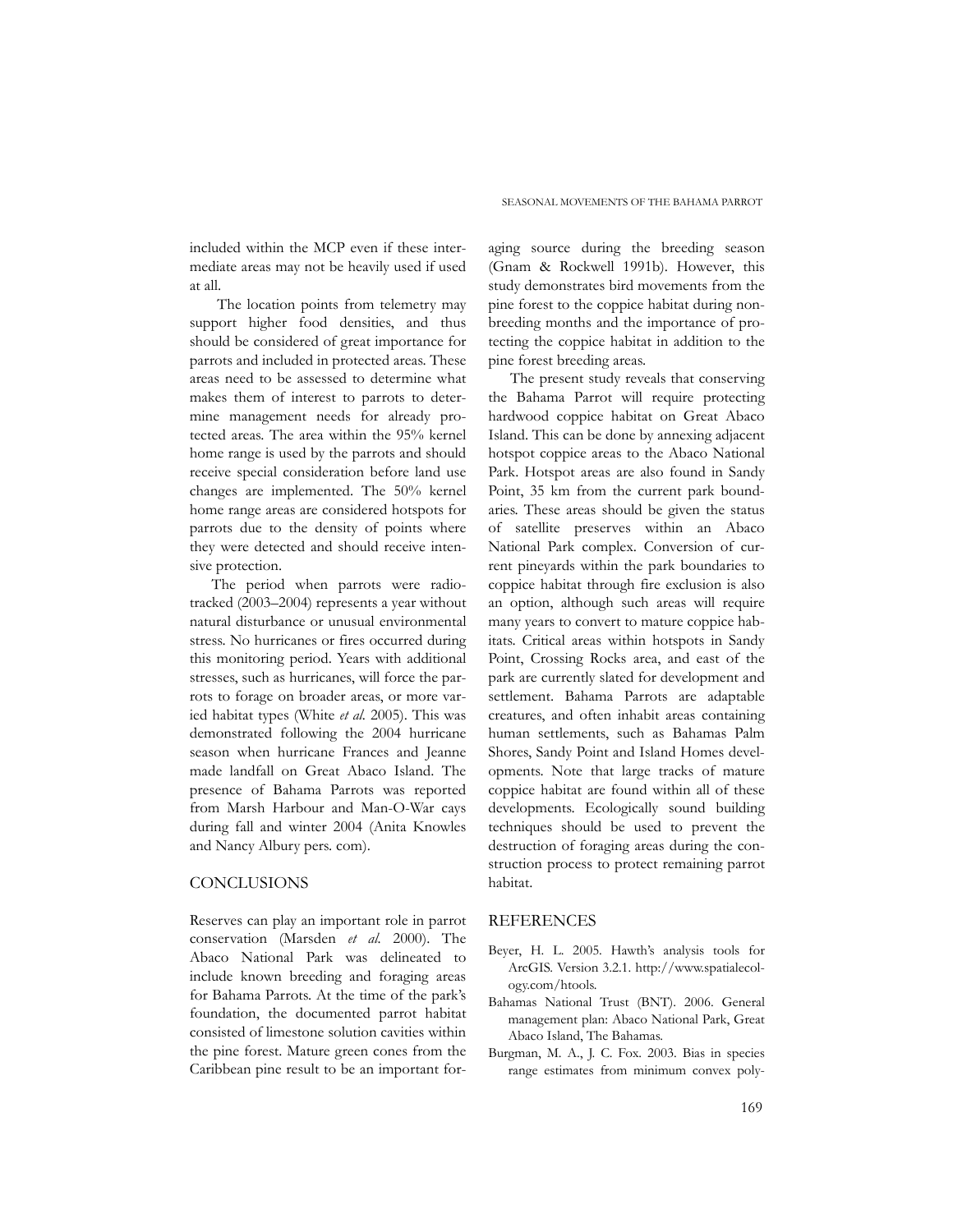gon: implications for conservation and options for improved planning. Anim. Conserv. 6: 19– 28.

- Curtin, C.G. 1993. The evolution of the U.S. National Wildlife Refuge system and the doctrine of compatibility. Conserv. Biol. 7: 29–38.
- Gilardi, J. D., C. Munn. 1998. Patterns of activity, flocking, and habitat use in parrots of the Peruvian Amazon. Condor 100: 641–653.
- Gnam, R. S., & R. F. Rockwell. 1991a. Reproductive potential and output of the Bahama Parrot *Amazona leucocephala bahamensis*. Ibis 133: 400– 405
- Gnam, R. S., & R. F. Rockwell. 1991b. Abstract: Diet, foraging behavior, and nutrition of the Bahama Parrot (*Amazona leucocephala bahamensis*) on Abaco Island, Bahamas Islands. Pitirre 4: 6
- Gurd, D. B., T. D. Nudds, & D. H. Rivard. 2001. Conservation of mammals in eastern North American wildlife reserves: How small is too small? Conserv. Biol. 15: 1355–1363.
- Karubian, J., J. Fabara, D. Yunes, J. P. Jorgenson, R. Romo, & T. B. Smith. 2005. Temporal and spatial patterns of Macaw abundance in the Ecuadorian Amazon. Condor 107: 617–626.
- MacGrath, R. D., & A. Lill. 1985. Age related differences on behaviour and ecology in Crimson Rosellas, *Platycercus elegans*, during the nonbreeding season. Aust. Wildl. Res. 12: 299– 306.
- McCarthy, M. A., C. J. Thompson, & H. P. Possingham. 2005. Theory for designing nature reserves for single species. Am. Nat. 165: 250– 257
- McFarland, D.C. 1991. The biology of the Ground Parrot, *Pezoporus wallicus*, in Queensland. I. Microhabitat use, activity cycle and diet. Wildl. Res. 18: 169–184.
- Manly, B. F. J., P. Miller, & L. M. Cook. 1972. Analysis of a selective predation experiment. Am. Nat. 106: 719–736.
- Margules, C. R., & M. B. Usher. 1981. Criteria used in assessing wildlife conservation potential: a review. Biol. Conserv. 21: 79–109.
- Marsden, S. J., M. Whiffin, L. Sadgrove, & P. Guimaraes, Jr. 2000. Parrot populations and habitat use in and around two lowland Atlantic forest reserves, Brazil. Biological Conserv. 96: 209–217.
- Mohr, C. O. 1947. Table of equivalent populations of North American small mammals. Am. Midl. Nat. 37: 223–249.
- Mori, G.P. 2006. Physical characteristics of nests and habitat selection of breeding Bahama Parrots (*Amazona leucocephala bahamensis*) at Abaco Island, Bahamas. M.Sc. thesis, Univ. of Maryland Eastern Shore, Princess Anne, Maryland.
- Nams V. O. 1990. Locate II user's guide. Pacer Computer Software, Truro, Nova Scotia.
- Newmark, W. D. 1995. Extinction of mammal populations in western North American national parks. Conserv. Biol. 9: 512–526.
- Prendergrast, J. R., R. M. Quinn, & J. H. Lawton. 1999. The gaps between theory and practice in selecting nature reserves. Conserv. Biol. 13: 484–492.
- Pressey, R. L.C., C. J. Humphries, C. R. Margules, R. I. Vane-Wright, & P. H. Williams. 1993. Beyond opportunism: key principles for systematic reserve selection. Trends Ecol. and Evol. 8: 124–128.
- Rivera-Milan, F. F., J. A. Collazo, C. Stahala, W. J. Moore, A. Davis, G. Herring, R. Pagliaro, J. L. Thompson, & W. Bracey. 2005. Estimation of density and population size and recommendations for monitoring trends of Bahama Parrots on Great Abaco and Great Inagua. Wildl. Soc. Bull.. 33: 823–834.
- Renton, K. 2002. Seasonal variation in occurrences of macaws along a rainforest river. J. Field Ornithol. 73: 15–19.
- Rothley, K. D. 1999. Designing bioreserve networks to satisfy multiple, conflicting demands. Ecol. Appl. 9: 741–150.
- Saunders, D. A. 1980. Food and movements of the short-billed form of the White-tailed Black Cockatoo. Aust. Wildl. Res. 7: 257–269.
- Sealey, N. E. 1994. Bahamian landscapes: an introduction to the physical geography of the Bahamas. 2nd ed.. Media Enterprises, Nassau, Bahamas.
- Shafer, C. L. 1999. History of selection and system planning for US natural area national parks and monuments: beauty and biology. Biodivers. Conserv. 8: 189–204.
- Snyder, N. F. R., W. B. King, & C. B. Kepler. 1982. Biology and conservation of the Bahama Parrot. Living Bird 19: 91–114